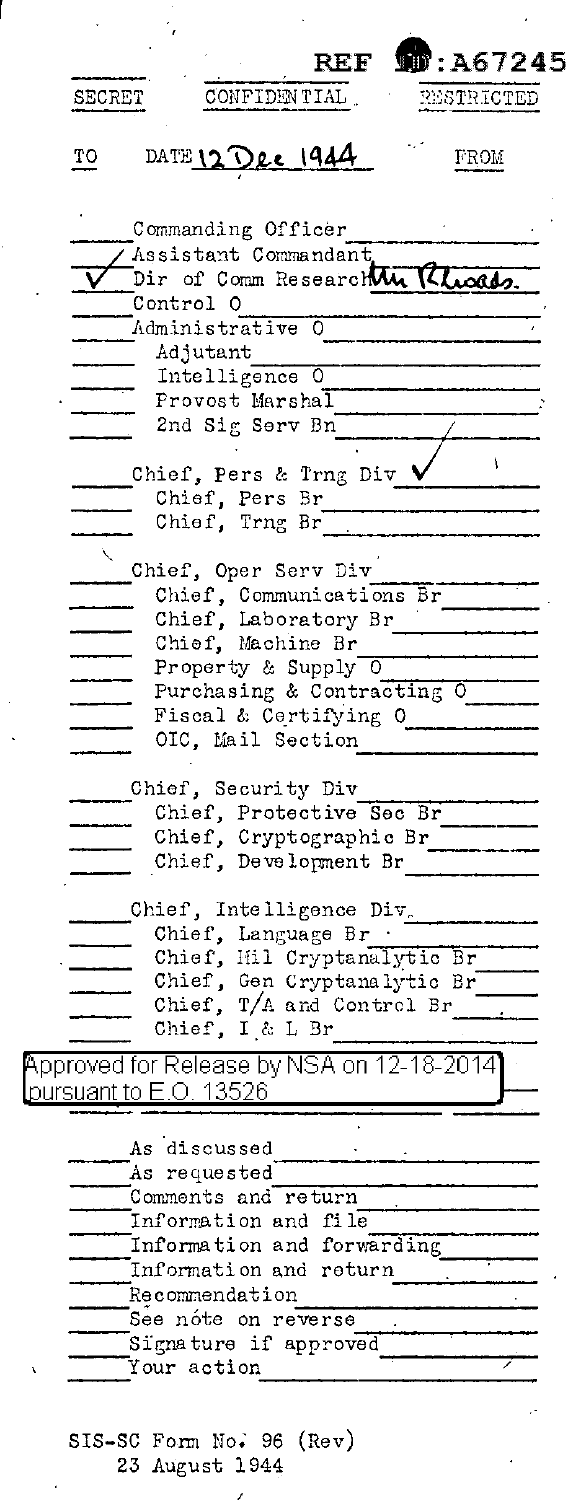ID:A67245  $\frac{1}{2}$   $\frac{1}{2}$   $\frac{1}{2}$   $\frac{1}{2}$   $\frac{1}{2}$   $\frac{1}{2}$   $\frac{1}{2}$   $\frac{1}{2}$   $\frac{1}{2}$   $\frac{1}{2}$   $\frac{1}{2}$   $\frac{1}{2}$   $\frac{1}{2}$   $\frac{1}{2}$   $\frac{1}{2}$   $\frac{1}{2}$   $\frac{1}{2}$   $\frac{1}{2}$   $\frac{1}{2}$   $\frac{1}{2}$   $\frac{1}{2}$   $\frac{1}{2$ 

Office of the Chief Signal Officer Action 1

--~ - ·~

SPSMP- 5

Qiiet, Army Communications Service

War Department Manpower Board Surveys

Personnel & Training Service 3E 339

. ... ...<br>. :-<br>.. ... . .

"I

. ....

72516

1. Reference is made to Transmittal Sheet, subject as above, 25 November 1944.

2. Information was obtained that the WDJIB plans to begin its survey in the Office or the Chief Signal Officer shortly after 10 December 1944.

3. The procedures to be followed are as follows: One key officer will be selected from each of the operating services, plus a representative from the Control Division and Personnel Control & Authorization Section, Persormel & Training Service. These officers will receige one day's indoctrination training from the WDMB in the application of the WDMB's inventory forms of personnel and work load. Similar indoctrination conferences will then be conducted by these key officers in each operating service (the Personnel Control & Authorization Section representative will conduct the conferences for the Office Service Division and staff' divisions) at which the procedures to be followed in filling out the inventory forms will be explained to all supervisory personnel, both military and civilian, in the Office of the Chief Signal Officer. Each supervisor, down to the sub-section level, will be required to prepare an inventory form. Copies of the forms will be distributed as soon as available. The eight sections of the form (to be filled out by each supervisor) are listed in Inclosure l.

4. These forms will be consolidated at each echelon of an organization up to and including the operating service and staff division level. After each chief of service and director of staff division has reviewed and approved the forms prepared under his jurisdiction, all forms prepared in the Office of the Chief Signal Officer will be forwarded to the WDMB for analysis. The WDMB will then at some later date forward its comments or any recommended personnel adjustments to the Chief Signal Officer who will. be given an opportunity to make a rebuttal on the WWB's conments. The entire report. for the Office *ot* the Chiet Signal Officer, together with all comments, is then forwarded to the Chief of Staff for decision.

5. The cut-off date for the inventory of personnel will be 30 November 1944. All personnel in each operating service and staff division, except civilian personnel on terminal leave or extended leave without pay, must be accounted for.

 $-1-$ 

**COPY** 

- - 11

 $\epsilon$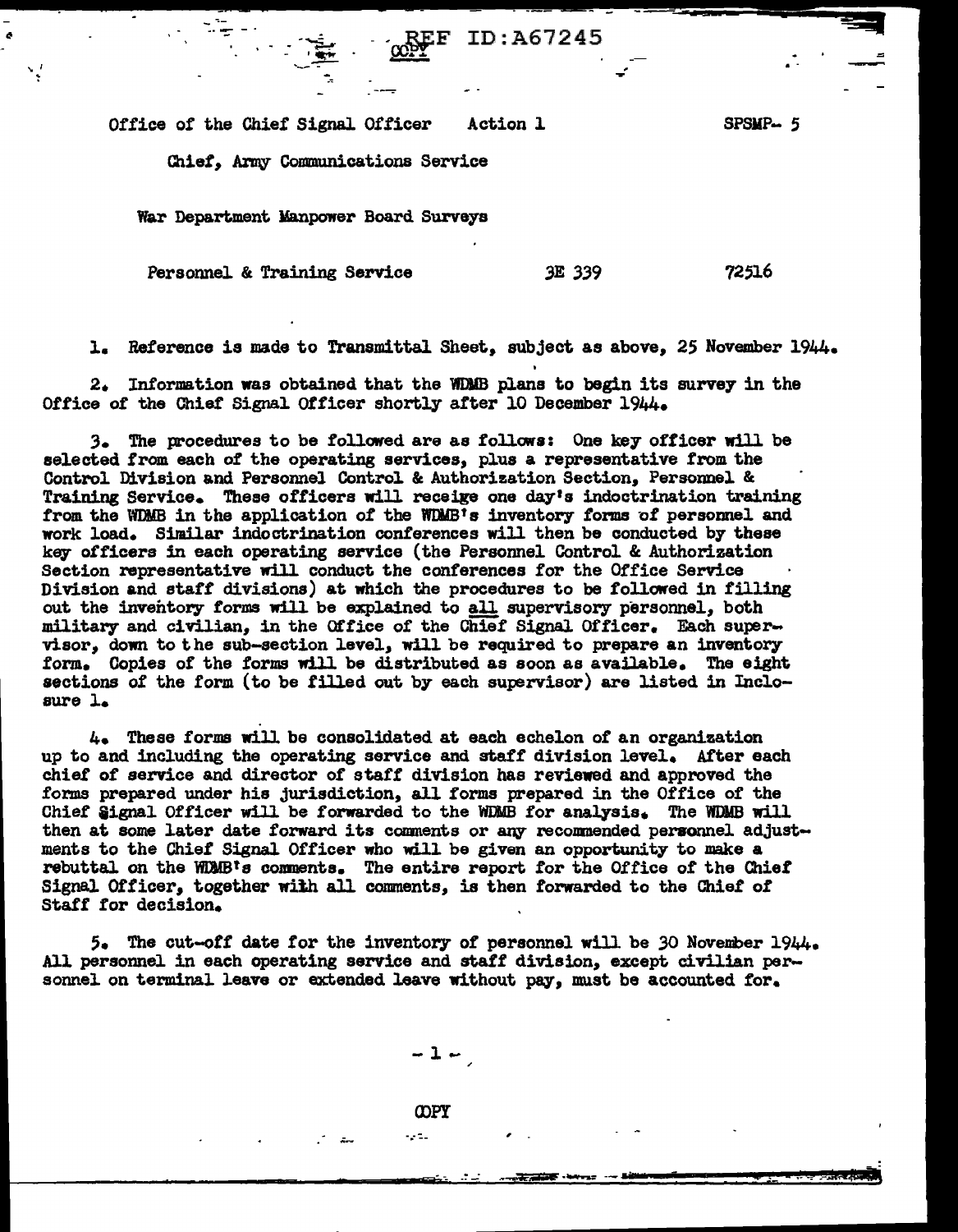REF ID:A67245.

 $\mathbb{R}^{1\times N}$  in  $\mathbb{R}^{N+1}$  in  $N$ 

6. The War Department Signal Center and Signal Security Agency elements located within the MDW will also be surveyed by the WDMB. It is expected that approximately 8 or 10 key persons of Signal Security Agency and one (1) or two (2) from the War Departmine Signal Center will be included in the conference of OCSigO representatives with the WDMB.

CÓPY

 $\mathcal{A}=\mathcal{A}$ 

For the Chiet, Personnel and Training Service:

/s/ **DUNCAN HODGES,** Colonel, Signal Corps Assistant Chief, Personnel & Training Service 1 Dec 1944 Ext 71263

l Incl.

SPSAC

,

List of Sections in WIMB Inventory Form.

### COPY

Action 2 6 Dec 1944

Ξ

To: Communications Engineering Branch Tratf'ic Operations Branch Signal Security Agency

l. Action l above is fprwarded for information and guidance in preparing for the WDMB survey.

2. Further details and information, including any necessary action required, will be forwarded as soon as received by this office.

By order of the Chief, Army Communications Service:

/s/ C. L. Ellis, Major, Signal Corps Act. Exec., Army Communications Service Ext 4817

1 Incl. n/c

- 2 -

## COPY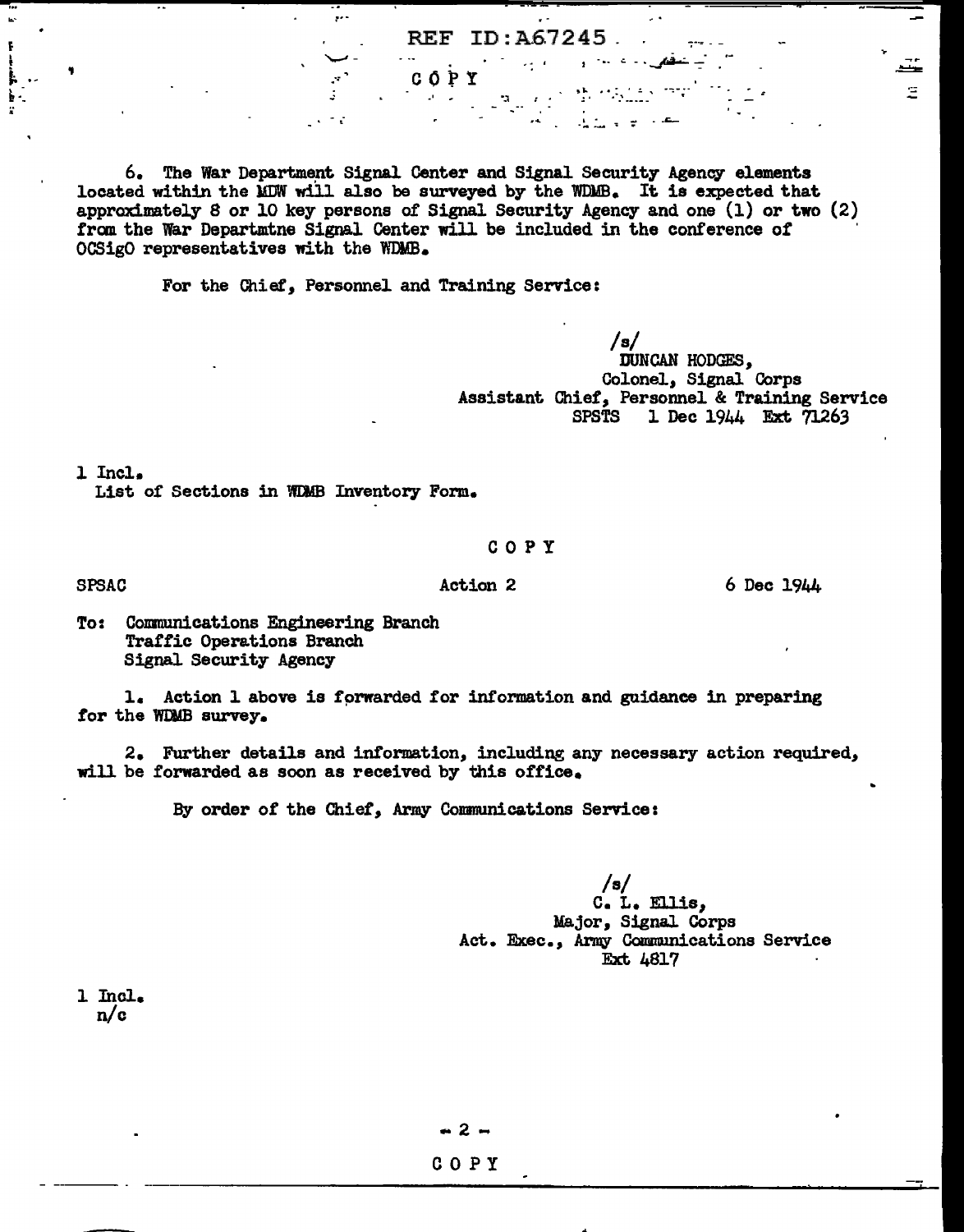### **REF** ID:A67245

### **OUTLINE OF** INVENTORY OF PERSONNEL AND WORK LOAD DEPARTMENTAL AND FIELD ELEMENTS MDW.

1. Describe the mission and responsibilities of your organization and state the order or directives (number and date) authorizing the functions it performs.

2. List (and describe) units of work which can be used to measure the productivity of your organization.

3. Show below the actual production of work units and the total personnel of your organization by months during 1944 and estimate of requirements for the next quarter.

4. Explain fully any estimated increase in work or personnel requirements for the next quarter.

5. List organizations within your service, but located outside the Military District of Washington, now performing decentralized headquarters functions related to those performed by your organization.

6. List types of work performed by your organization. showing personnel assigned by job classification as of the end of latest month and personnel required on the basis of a satisfactory and attainable ("standard") output per person.

7. List changes made by your organization during 1944 to conserve manpower or to increase its productive output (date change made and number of persons saved).

8. List further changes now pending or recommended by your organization to conserve manpower or to increase its productive output (estimated personnel saving and scheduled date of completion).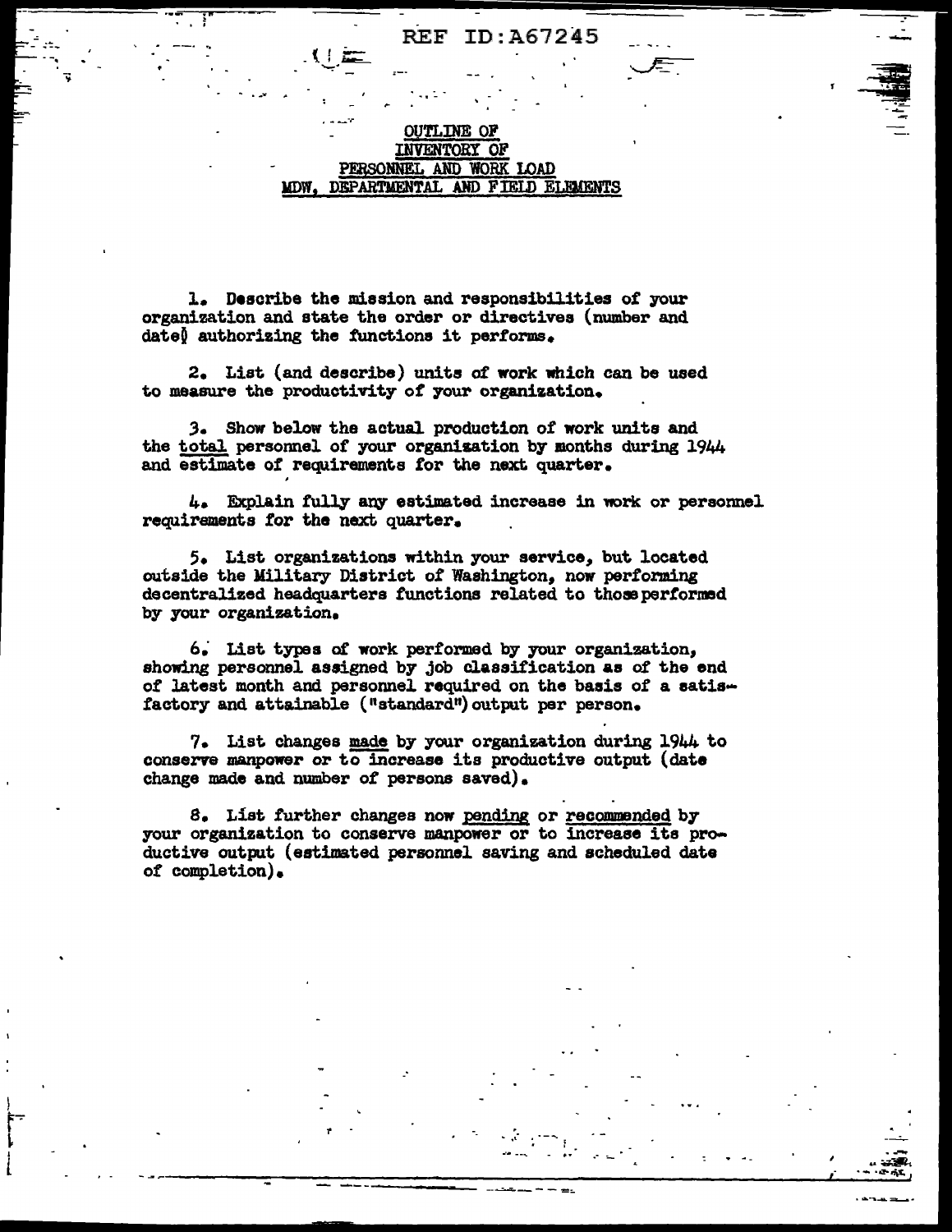

## Instructions for the Preparation of "Inventory of PERSONNEL and WORK LOAD, " WDMB Form 41 M.D.W. Departmental and Field Elements

### 15 Novemb'er 1944

Purpose of WDMB Form 41. In memorandum dated 21 May 1944, the Deputy Chief of Staff directed the War Department Manpower Board. to survey and appraise the personnel requirements of the Army Ground Forces, the Army Air Forces, and the Army Service Forces elements located within the Military District of Washington.

WDMB Form 41, "Inventory of PERSONNEL and WORK LOAD", has been designed for the collection of information essential to this appraisal. Forms 41 will be distributed by the major.Forces to all organizational elements with specific instructions as to the date these forms are to be completed.

 $\cdot$  Form to be Prepared by Each Organizational Unit. Four  $(4)$  copies of WDMB Form. 41 will be prepared by each Unit, Section, Branch, and Division. In instances where the Unit is subdivided into lower echelons, separate WDMB Form 41 will be prepared by each Sub-Unit, Group, or Sub-Group.

Alternating shifts of an organization may be reported on separate Forms 41 or may be combined on a single form. In either event, the personnel requirements of each shift will be appraised separately in Paragraph 6.

A separate WDMB Form 41 will be prepared to cover any administrative or executive personnel of the Section, Branch, or Division offioe which do not appear on the forms prepared by the lower echelons.

When completed, the survey will consist of WDMB Forms 41 covering every part of the organization structure, including:

- 1. Each Unit, Sub-Unit, Group, or Sub-Group.
- 2. Each Section, Branch, or Division office.
- 3. Consolidated WDMB Form 41 for each Section, Branch, or Division as a whole.

Forms prepared by the Units within a Section will be attached to the form prepared for the Section as a whole.

Similarly, all Unit and Section forms will be attached to the form prepared for the Branch as a whole, and all Unit, Section, and Branch forms will be similarly attached to the form prepared for the Division as a whole.

On the first line "Force", state whether AGF, AAF, or ASF, and on line "Staff or Service", insert the name of your Staff Group or Technical Service such as "Adjutant General", "Quartermaster", etc.

-1-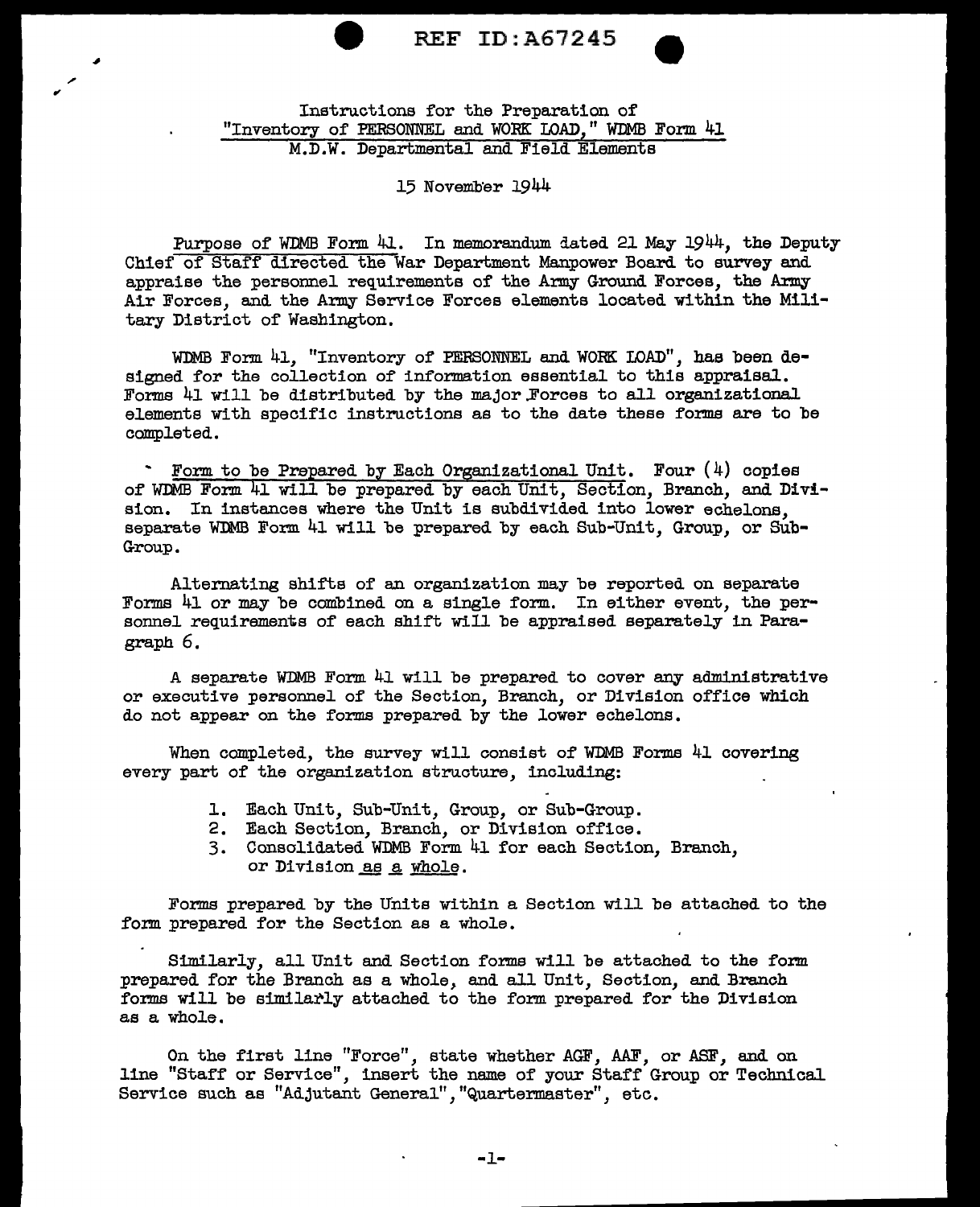## REF ID: A67245

..

Division, Branch, Section, and Unit names are to be in accordance with existing organization titles and in accordance with those shown on authorized organization charts. Names of Sub-Units, Groups, or Sub-Groups, or alternating shifts of the Unit, Sub-Unit, etc. should be entered on the same line as "Unit".

No entries are to be made in the box in the upper right-hand corner of WDMB Form  $41.$ 

Paragraph 1. Endeavor to define the basic mission and responsibilities of your organization in terms of definite functions actually performed, defining the area of responsibility to avoid confusion with the actual work and responsibility of other organizations.

War Department Order of Directive authorizing these functions should be quoted by number and date.

No entries are to be made in the box following the blank lines of Paragraph 1.

Paragraph 2, "Units of Work" should be listed in Paragraph 2 in order of their importance, i.e. Work Unit "A" to be the moat important work handled by your organization on the basis of number of persons utilized; Work Unit "B" second in importance in personnel utilized, etc.

A "Unit of Work" is an item, document, or work element which can be used to measure the work performed or accomplished by your organization, viz:

In a Message Center it is the incoming and outgoing messages handled; in a Mail Room it is the incoming and outgoing piecee of mail sorted and distributed; in a Filing Unit it is the pieces of correspondence or material filed or removed from the files; in a Typing Unit it is the pages or forms typed; in a Personnel Unit it may be the persons processed or the personnel administered; in an Inspection or Investigating Unit it may be the investigations or surveys made or processed; in a Coordinating or Expediting Unit it may be the status or other reports analyzed or processed; in a Supply Unit it may be the items analyzed for status, for requirements, for procurement, etc. or the projects, purchase requests, or requisitions processed or issued. etc.

Other Units of Work may include such items as Tables of Organization prepared, Special Orders issued, units activated or de-activated, etc.

Where the organization does more than one type of work, each type should be shown. WDMB Form 41 provides space for four types of Work Units ("A", "B", "C", and "D"). If more than four types of work are performed, additional Units may be shown by inter-lining in this apace or by attaching an additional sheet showing Units of Work performed and personnel utilized.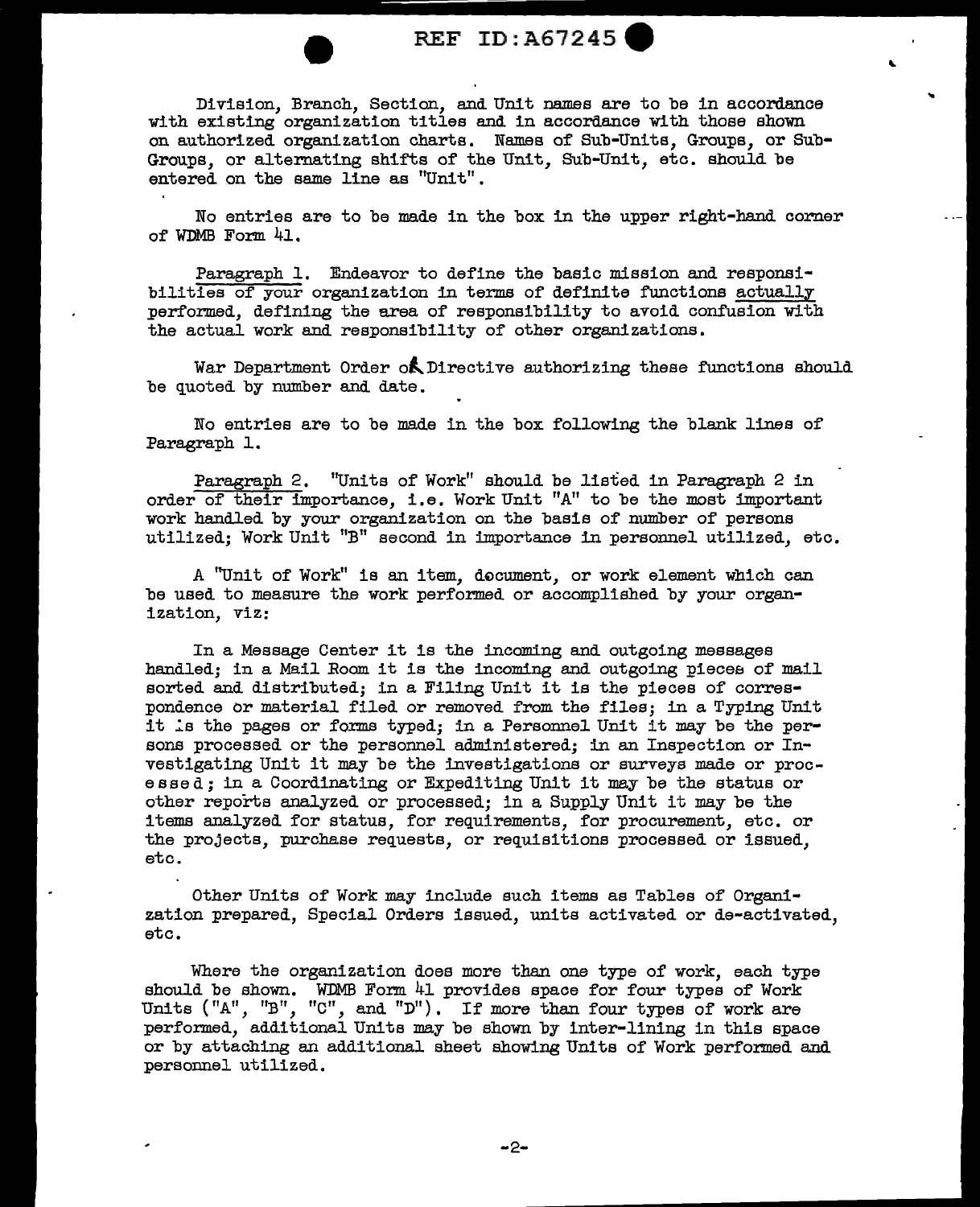

Work Units of the Section, Branch, or Division should be chosen which can be used to measure the productivity of the Section, Branch, or Division as a whole and need not agree with the detailed Work Units used in measuring the productivity of lower echelons.

..

If the same personnel are utilized for more than one type of Work Unit, information requested in Paragraph 2 can be shown in fractions. or half-persons, or by bracketing Work Units handled by the same personnel.

In those instances where the work performed can be measured by more than one type of Work Unit, such as "Requisitions Processed" or "Line-Items Processed", both Work Units may be shown and bracketed to indicate that personnel utilized for this work may be measured by either Unit of Work.

"Supervisory and Other Personnel not measurable by the above Uni ts of Work" should include all persons not utilized for the specific Units of Work shown in Paragraph 2.

"Total Personnel" should agree with the "Total Personnel Strength" as of the latest month shown in Paragraph 3 and should also agree with the "Personnel Strength (end of latest month)" shown in Paragraph 6.

No entries are to be made in the five blank columns of Paragraph 2.

Paragraph 3. Show in this space, by months during the year 1944. the number of Work Units produced or processed and the personnel used each month to handle this Work Load.

If information is not available for previous months, estimate production and/or strength during these months and mark "est" (estimated). If a reasonably accurate estimate cannot be made, insert words "no record".

"Estimated Average Requirements per Month for Next Quarter" should be based upon the best information available as to the number of Work Units your· organization will be required to produce or process.

Paragraph  $4$ . If your estimated requirements for the next quarter contemplate an increase in Work Load or personnel beyond that of the latest calendar month reported in Paragraph 3, this increase should be explained fully in Paragraph 4, giving specific evidence of change in Work Load or in operating mission.

Special explanation should be made if your estimated personnel requirements contemplate an increase out *of* proportion to your estimated Work Load.

If your organization has accumulated a backlog of work which will require additional personnel for the ensuing quarter, this situation should be explained in Paragraph  $4$ , supported by backlog figures for previous months of 1944.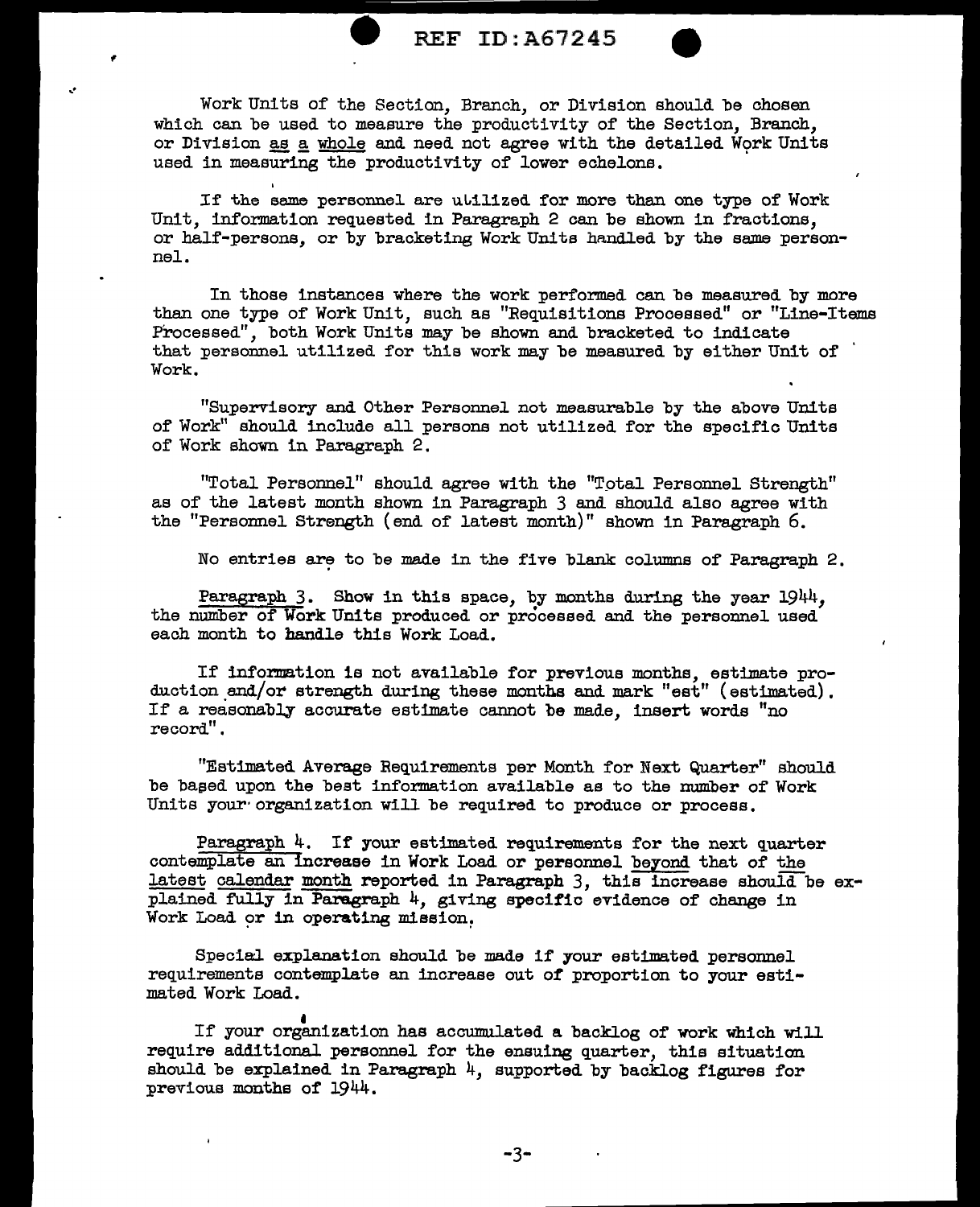# REF ID: A6724

..

.,

Paragraph 5. Use this space to list organizations outside the Military District of Washington which are now performing decentralized , Headquarters functions related to those performed by your organization.

The correct organization name and location(s) and the personnel strength of' these organizations as of' the end of the latest month should be shown in Paragraph 5 but will not be included in personnel totals shown in Paragraph 2, 3, or 6.

If these decentralized operations add to the overall personnel requirements, recommendations for conserving personnel may be shown in Paragraph  $8$  or may be covered by a separate memorandum.

Paragraph 6. Use this apace to calculate personnel requirements of' your organization with relation to personnel strength at the end of the latest month and on the basis of the average Work Load handled.

The columns of Paragraph 6 are to be used as follows:

- 1. "Unit of Work" should be the Work Units "A", "B". "C". or "D" described in Paragraph 2.
- 2. "Work Performed or Job Description" should be a brief, but comprehensive, description of work performed in completing each of the Units of Work shown in Paragraph 2.

For instance, if items shown as Unit of Work "A" in Paragraph 2 are received, sorted, registered, analyzed, abstracted, etc. by progressive groups of personnel within your organization, each of these successive jobs should be listed and analyzed as to personnel requirements.

List supervisory personnel (Chief and assistants) first, inserting names of all such supervisory personnel (whether military or civilian). Other military and civilian personnel are to be shown opposite the job or work they perform.  $\frac{4}{10}$ 

If a Supervisor has direct operating or technical duties, $~\cdot$ his supervisory title can be combined with the description. of the job which he performs as, for instance, "Supervisor-<br>Requirements Analyst". •'

List all other jobs or work performed as they actually  $ex$ ist within your organization. Preferably, the job performed should be listed in the order in.which work flows through your organization,

Work performed in completing Work Unit "A" should be grouped together,.followed by work performed in completing Work Unit "B", WorkUnit "C", etc.

3. "Personnel strength end of latest month" should account for your entire operating personnel (military and civilian) as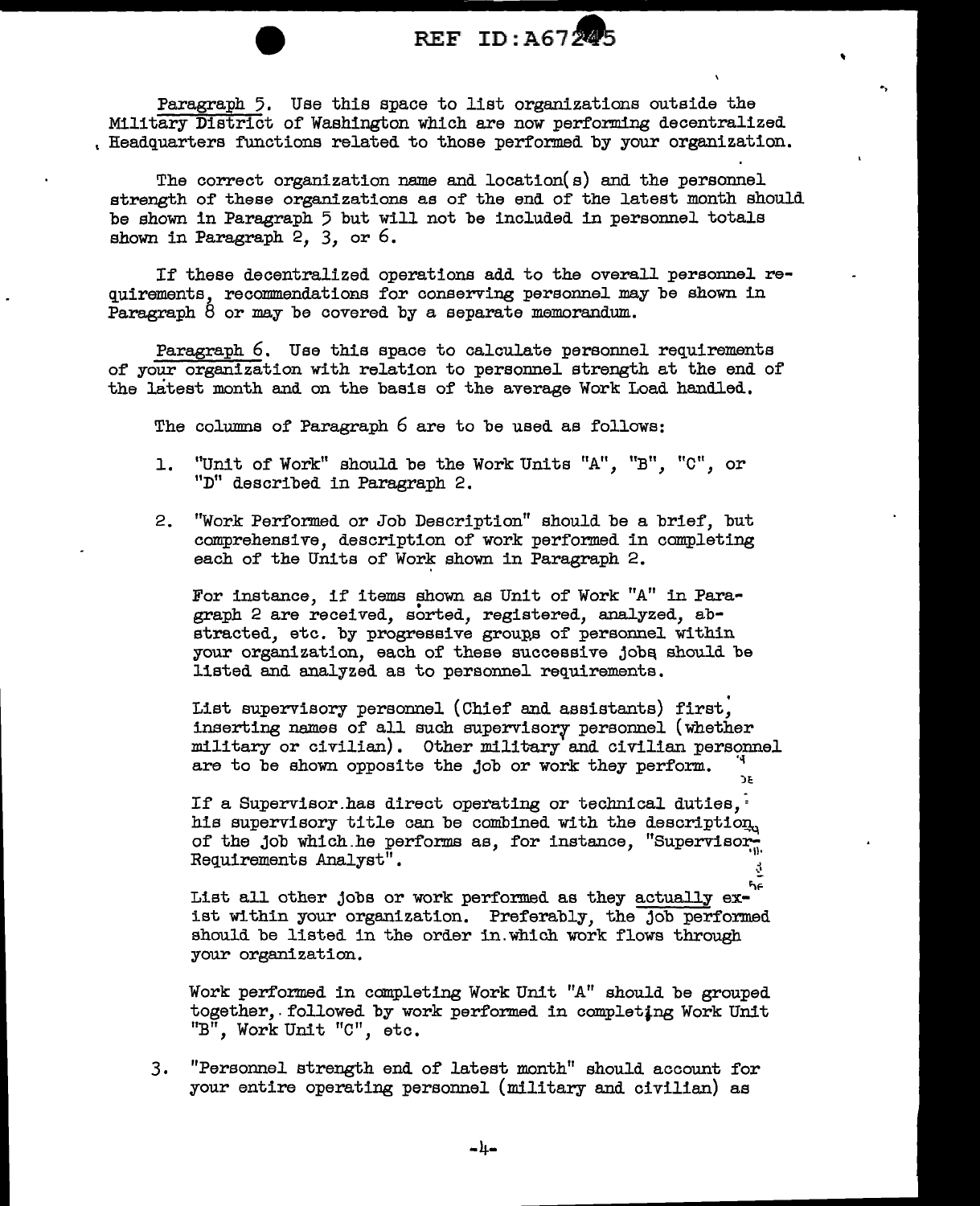

of that date.

•

Thia strength will include both full-time and part-time civilian personnel but will not include employees on terminal leave or on extended leave without pay.

Military personnel on temporary duty or detached service should be included and identified as "T.D." or "D.S.".

Division Chiefs will reconcile the total. personnel strength reported for their Division as a whole with official strength reports (WDMB Form 114), reporting and explaining any differences when forwarding WDMB Forms 41.

- 4. The "Standard Daily Output per Person" should be the Supervisor' a own opinion of a satisfactory, attainable output per person on the basis of good operating procedures and using properly trained and supervised personnel.
- 5. The "Average Work Load Handled Daily" should agree with that reported in Paragraph 3 for the latest calendar month (divided by the number of working days within that month).
- 6. "Personnel Required" is obtained by dividing the "Standard. Daily Output per Person" into the "Average Work Load Handled Daily". The "Personnel Required" should be shown by categories (Officers, E.M., E.W., and Civilians).

If the work performed is technical or tactical, requiring the use of military personnel, these personnel requirements should be shown in the upper half of spaces provided for military personnel. If military personnel used for these functions are replaceable by civilians these personnel requirements should be shown in the lower half of spaces provided for military personnel.

7. The difference between "Personnel. strength end of' latest month" and "Personnel Required" will give the "Present Excess Personnel" in that specific work or job. If your average Work Load exceeds the capacity of your present organization during normal working hours, this last column will show a deficit in personnel, in which case figures should be entered in parentheses ().

Addit:tonal sheets (WDMB Form 41A), similar to Paragraph 6, may be used when all work cannot be listed on a single page.

Paragraph 6 of the consolidated Section, Branch, or Division WDMB Form  $41$  will be used to summarize the personnel totals appearing on the forms of the lower echelons. This will be accomplished by listing (in the Column, "Work Performed or Job Description") the names of subordinate units and entering each unit's "Personnel Strength (end of latest month)", "Personnel. Required", and "Present Excess (or Deficit)